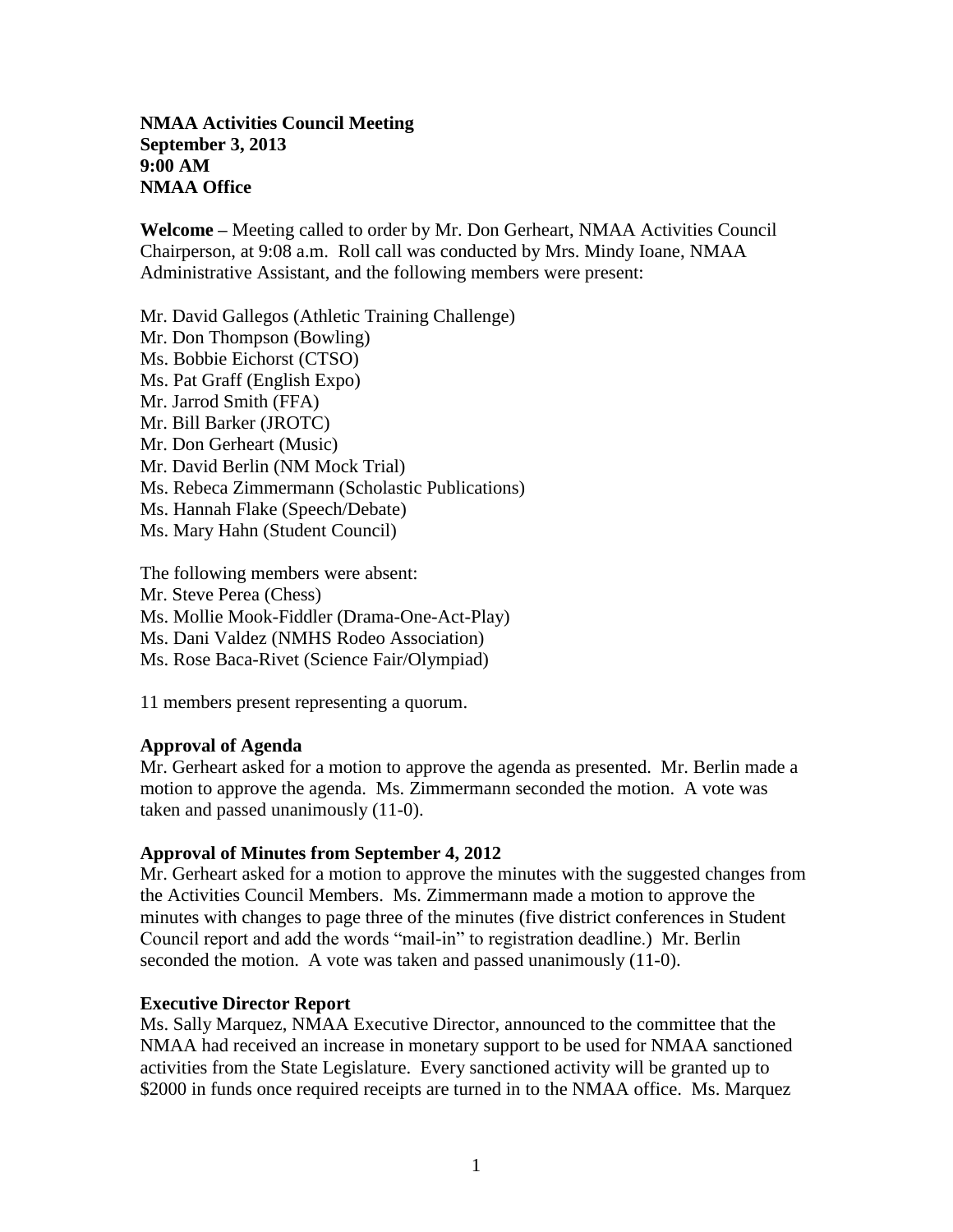announced that the \$1000 increase was spearheaded by Senator Howie Morales and expressed her gratitude to him and his efforts. She also stated that one requirement to receive the funding is to be actively involved in the NMAA Activities Council, including representation at meetings.

### **Council Members' Reports**

Athletic Training Challenge: Mr. David Gallegos, ATC Director, reported on the August 30, 2013 event as follows:

This was the largest of event to date with over 110 participants from 17 different high schools. New schools this year were Miyamura, Rio Grande, NMMI, St. Pius, Shiprock and Centennial High Schools. Much of the growth was due to the advertising push made with the assistance of Scott Owen, NMAA Assistant Director. A flyer was created that Mr. Owen was able to send to all Athletic Directors in the state. The event was held in conjunction with the UNM Athletic Training Open House weekend so travelling students could participate in UNM's event Saturday and the Challenge on Sunday. UNM and Fort Lewis College both brought representatives to the event to assist and promote their respective athletic training programs.

Mr. Gallegos stated that he needed direction on how other activities have created accounts and tax I.D.'s so schools can pay directly. He stated that the activity was grateful that it had the assistance of the NMAA bookkeeping office to assist in handling checks that were made payable to NMAA because they did not have the ability to cash checks made directly to the Athletic Training Challenge. Mr. Gallegos and the Challenge are also in search of a co-sponsor from the northern part of the state so meetings can be attended in person and so the event is promoted with northern schools.

Bowling: Mr. Don Thompson, NMHSBA President, announced that bowling is in its  $9<sup>th</sup>$ year and continues to grow. He stated that practices start on October 7, 2013 with the first competition on November  $9<sup>th</sup>$ . The senior tournament will be held on February 8, 2014 and State Competition will be held on February  $15<sup>th</sup>$ .

Last year's membership consisted of 22 high schools and weekly events averaged 53 teams, up from an average of 42 from the prior three years. An average of 265 students participate weekly. Three schools may be returning this year: McCurdy, Las Cruces Catholic and Bernalillo High Schools. Deming High School may join as well.

Last year, the association expanded its tournament capability by working with Las Cruces, adding four additional events parallel to the existing events. This allows the association to have increased competition and earn a certified United State Bowling Congress average that qualifies individuals for their local, state, and national tournaments.

In 2013, \$8250 was awarded in scholarship monies and \$22,650 has been given out over the past three years. Scholarship funds are maintained by a national organization, Scholarship Management and Accounting Reports for Tenpins (SMART).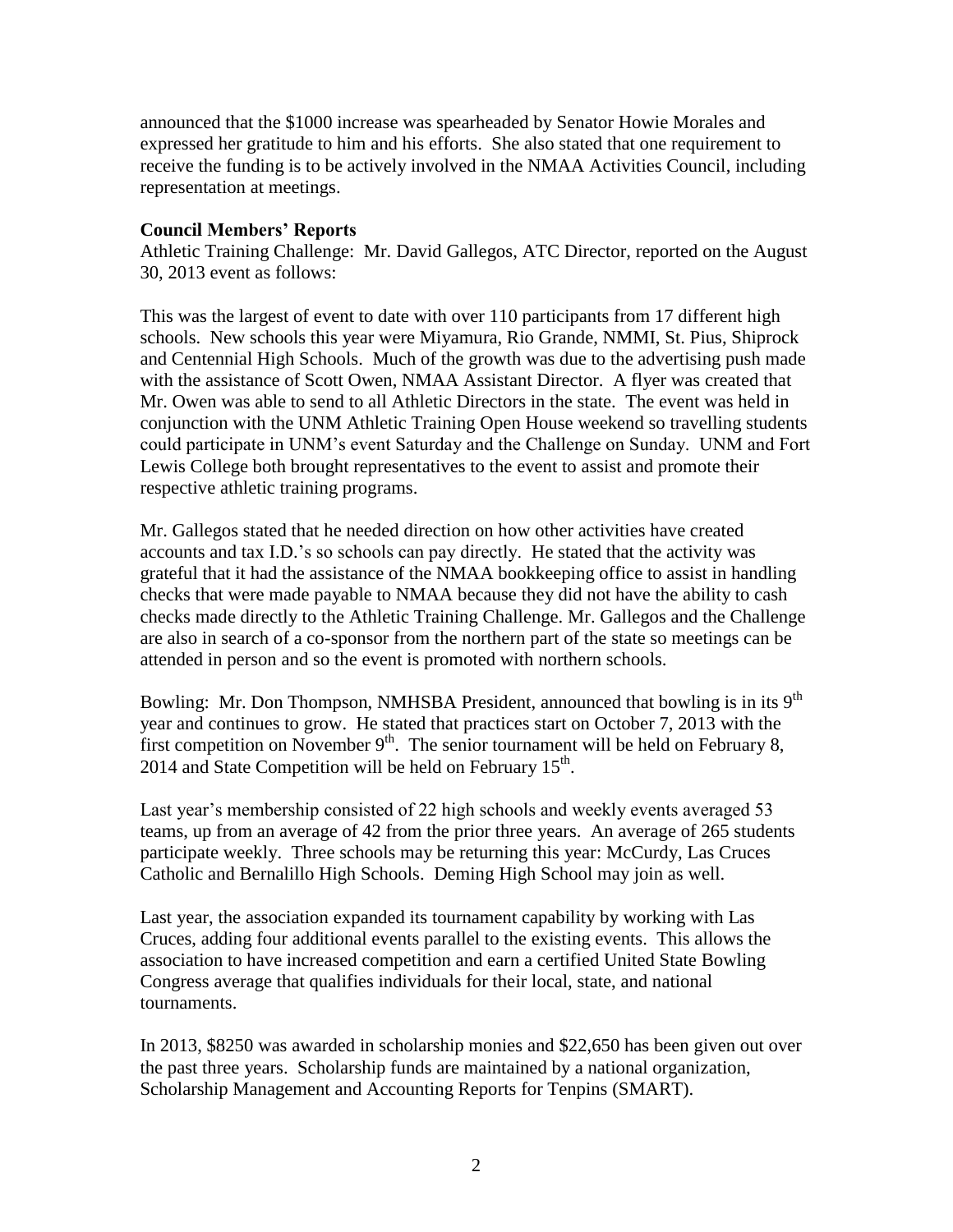NMHSBA Board consists of Don Thompson, President; Greg Hensel, Vice-President; and Association Manager, Adrienne Smith. All information can be found on the NMHSBA website at [www.nmhsba.org.](http://www.nmhsba.org/)

CTSO: Ms. Bobbie Eichorst, State Advisor of HOSA, Skills USA and TSA, presented an informational flyer explaining the Career and Technical Student Organizations showing how students are impacted by participation in the programs. Ms. Eichorst stated that there are approximately 10,000 members from New Mexico, with two students holding national officer positions.

Drama/One-Act Play: Mr. Joe Butler, NMAA Assistant Director, discussed the successful 2013 event that consisted of 16 high schools participating in the event, with approximately 450 student participants. The event was held at the San Juan Theatre in Farmington, New Mexico.

English Expo: Ms. Pat Graff, English Expo representative, discussed the successful outcome of the 2013 event, which consisted of 750 participants in grade 6 through 12 from 30 New Mexico schools. Next year's event will take place on February 22, 2014.

FFA: Mr. Jarrod Smith, Program Director, told the committee the organization currently consists of more than 576,000 members nationwide. Local membership is steady this year with no substantial growth or decline remaining at approximately 4000 students. He stated that 34 teams will compete at the National Career Development event this October 2013.

JROTC: Major Bill Barker, JROTC representative, told the committee that there are approximately 5000 students who participate in JROTC programs. New Mexico has 42 high school programs and has 10 major competitions per year. There are also 10 physical fitness competitions throughout the state every year. La Cueva High School placed  $2<sup>nd</sup>$  in the Nation in the Cyber Patriot Competition. He stated that archery programs are in place in APS Middle Schools. He also commended the NM State Legislature for providing auto targets for the high school program.

Two items of concern are eligibility and gender issues and Major Barker stated he would like to have discussions on these topics during the next Activities Council meeting in January 2014. He also stated that some instructors have been cut to a 10-month contract, from a 12-month contract.

Music: Mr. Gerheart, NMMEA representative, spoke of the preparations for All-State Auditions for the orchestra, choral and guitar sections. Over 1400 students are expected to register for live auditions to be held in Las Cruces, Portales, and Albuquerque. Six members of the choral audition team, two string audition team members and one guitar audition adjudicator will listen to students seven-minute performances. Following the auditions, 380 students will be named to two All-State Choirs, 150 strings to two orchestras, and 72 guitarists will be named for the All-State Guitar Ensemble. Over 1000 wind and percussion students are expected to audition for three All-State Bands and to fill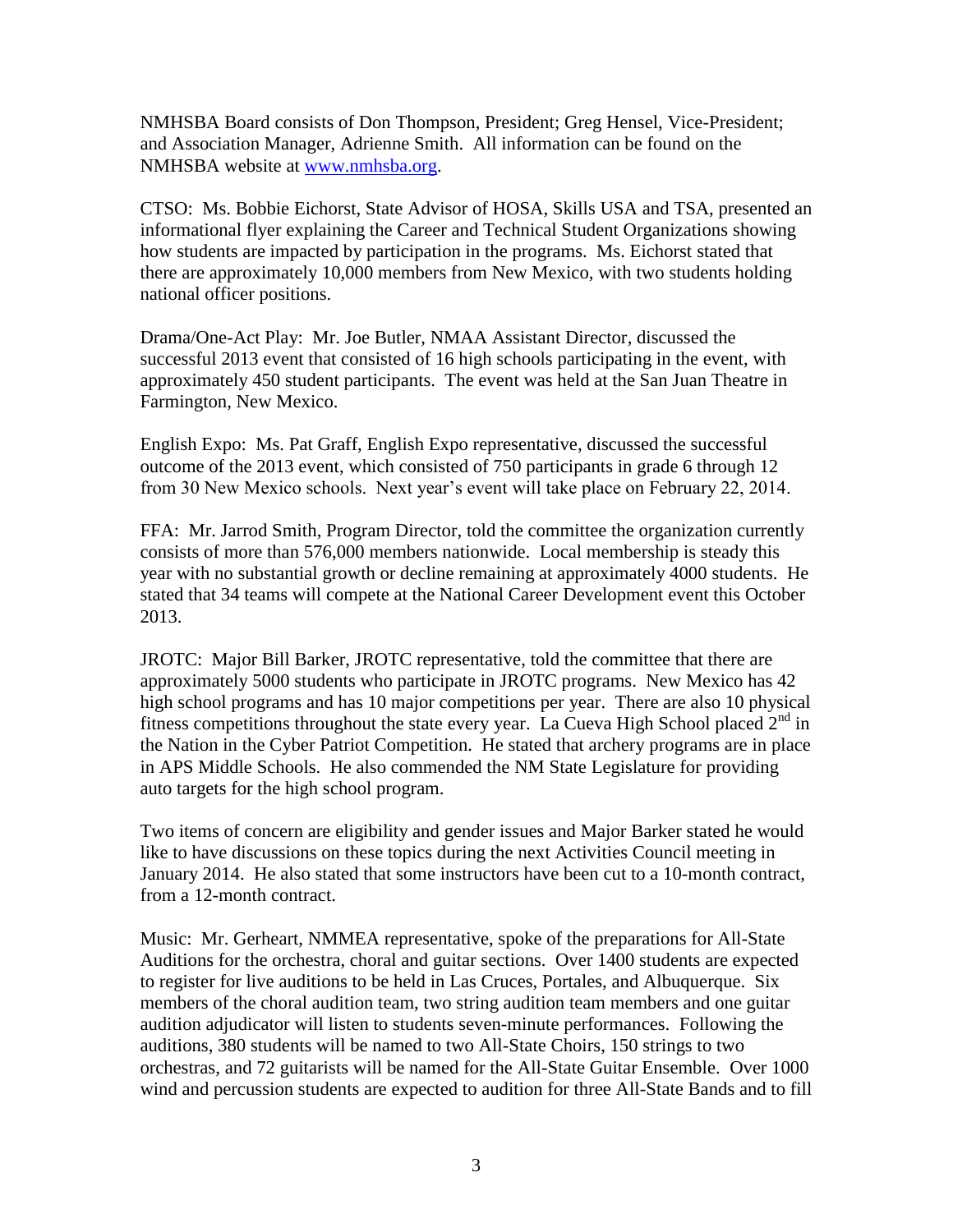out the two orchestras during the third week in mid-October, at the same three sites as the other sections. The annual NMMEA conference In-Service will be held at UNM on January 8-11, 2014.

The Association is also developing a scoring rubric that will be used at all six district Music Performance Assessments (MPA) and it is possible the MPA's will be a part of the music educators' evaluation the PED is implementing this year.

The NMMEA will be completely recreating their website to better meet the needs of educators, students, parents and the public.

NM Mock Trial: Mr. David Berlin, NM Mock Trial representative, reported that Albuquerque Academy was the National High School Mock Trial Champion for the second year in a row, having defeated a team from California in the Final Round at the National Competition, held in Indianapolis, Indiana. Next year's National Championship will be held in Madison, Wisconsin.

Dates for the 2013-14 Competition are as follows:

| Registration September 2, 2013 |
|--------------------------------|
| Case Release October 1, 2013   |
| February $21 - 22$ , 2014      |
| March $21 - 22$ , 2014         |
| May $8 - 11$ , 2014            |
|                                |

The Center for Civic Values has hosted two Regional Competitions, one in Albuquerque for the northern part of the state and one in Las Cruces for the southern schools. Because the number of teams competing in the Southern Region has dwindled, CCV has suspended that competition for at least one year and those teams that wish to compete from the south will travel to Albuquerque in February.

The Mock Trial Program has seen the number of schools competing decline although the number of teams actually involved has remained constant or has even increased. This seems to be a trend nationwide and the National High School Mock Trial Board is taking steps to try to reverse that.

The CCV is committed to increasing the number of schools engaged in the Competition. Michelle Giger and Board members have travelled to schools and have met with teachers and students and will continue to do so. Despite the drop in the number of schools involved, the New Mexico High School Mock Trial Program is now nationally recognized and its recent success at the National Competition has made it a model for other states. If anyone is from a school that does not have a mock trial team and there is interest, please feel free to contact either Michelle Giger or David Berlin.

Chess: Mr. Dusty Young, NMAA Associate Director, discussed the success of the 2013 competition which took place in April.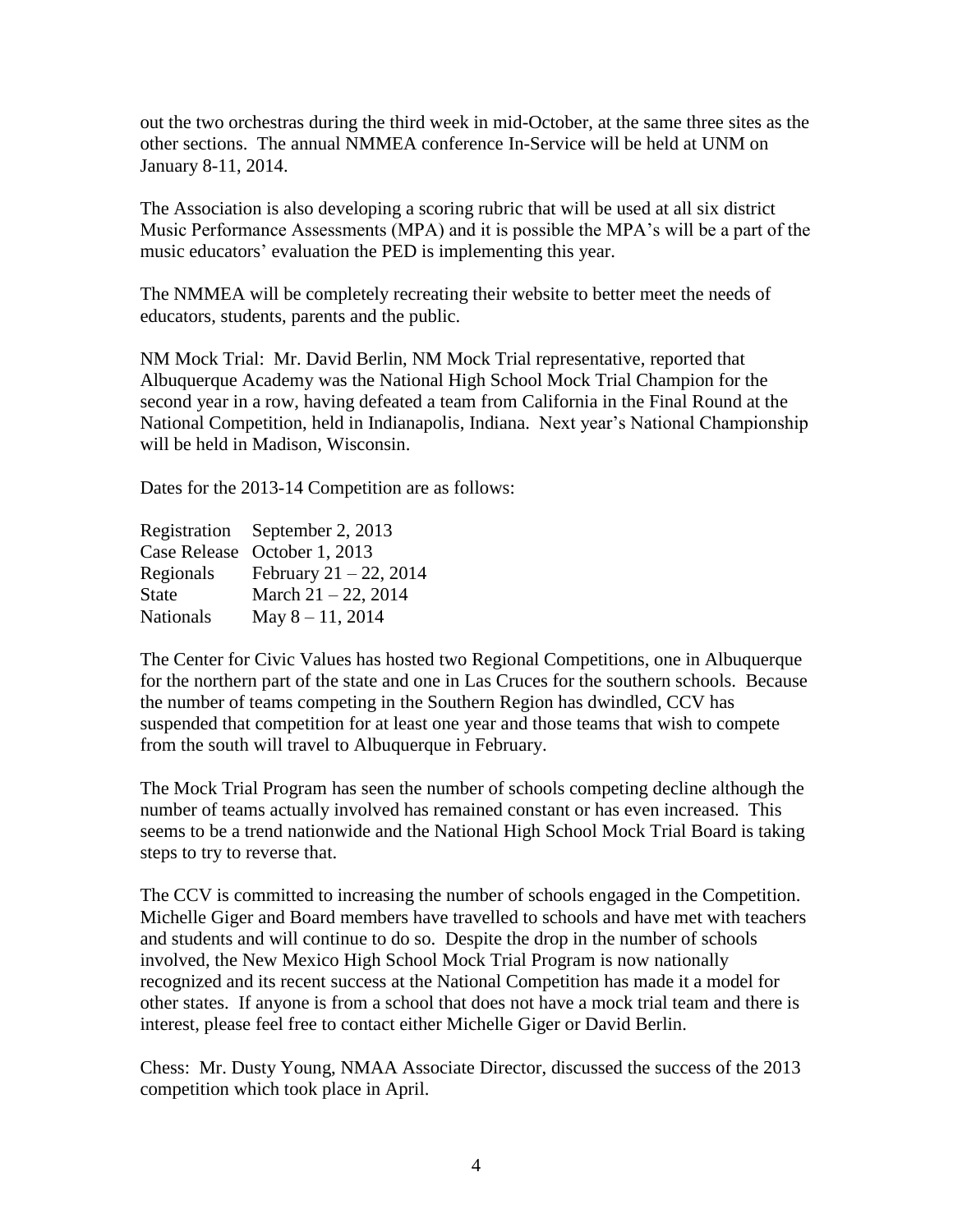Rodeo: Mr. Rudy Aragon, NMAA Assistant Director, discussed current issues concerning physicals and insurance.

Scholastic Publications: Ms. Rebeca Zimmermann, Scholastic Publications Representative, discussed the outcome of the NMAA/ New Mexico Scholastic Press Association's fourth annual Scholastic Publications state competition on April 14th, where 90 students from eight schools competed in competitions ranging from news writing to yearbook design. The news writing competition was based on a presentation by the UNM Generation RX program that targets teens and prescription drug abuse. Students in this competition could return home and publish those stories in their newspapers. Judges for most categories were professional journalists from the *Albuquerque Journal*.

Scholastic Publications is working on expanding participation in Southern Schools and is hoping to conduct some on-site workshops at several schools. They are also working on plans for their Fall workshop and their Spring competition date.

Science Fair/Olympiad: Mr. Chris Kedge, NMAA Assistant Director, noted that the 2013 State Science Fair Championship took place on February 23, 2013 with 200 students participating in the event. On April 5-6, 2013 at New Mexico Tech in Socorro, 700 students participated in Science Olympiad.

Speech/Debate: Ms. Hannah Flake, representative for Speech and Debate, discussed the outcome of the 2013 event and noted that this year's state event will take place on March 6-8, 2014. The 2013 event had over 400 participants from approximately 30 schools.

Student Council: Ms. Mary Hahn discussed the outcome of the Summer Leadership Workshop and the National Student Council Conference which were held in June 2013. NMASC saw a 46% growth in participants over the summer of 2012. Ms. Hahn also announced the upcoming Fall District Conference dates of October 22-26, 2013 and the State Leadership Conference on February 13-15, 2014 at Espanola Valley High School. She also discussed the 2013-2014 State Officer Team, the 2013 Advisers of the Year, Centennial High School Student Council social and the addition of webinars to the NMASC website.

Staff Reports: Bill Cleland, NMAA Associate Director, stated that the NMAA would like to post photos or information concerning Activity Events on the NMAA website.

Dana Pappas, NMAA Deputy Director, announced that the NMAA will be adding State Orchestra to NMAA State Championship events. At this time, 17 schools have committed to participate in the event.

Break 10:17 – 10:24 a.m.

### **New Business**

Impact of Lack of Funding on Activities Programs: Mr. Gerheart discussed the rising bus transportation costs in the Northwest region, which impacts event participation at